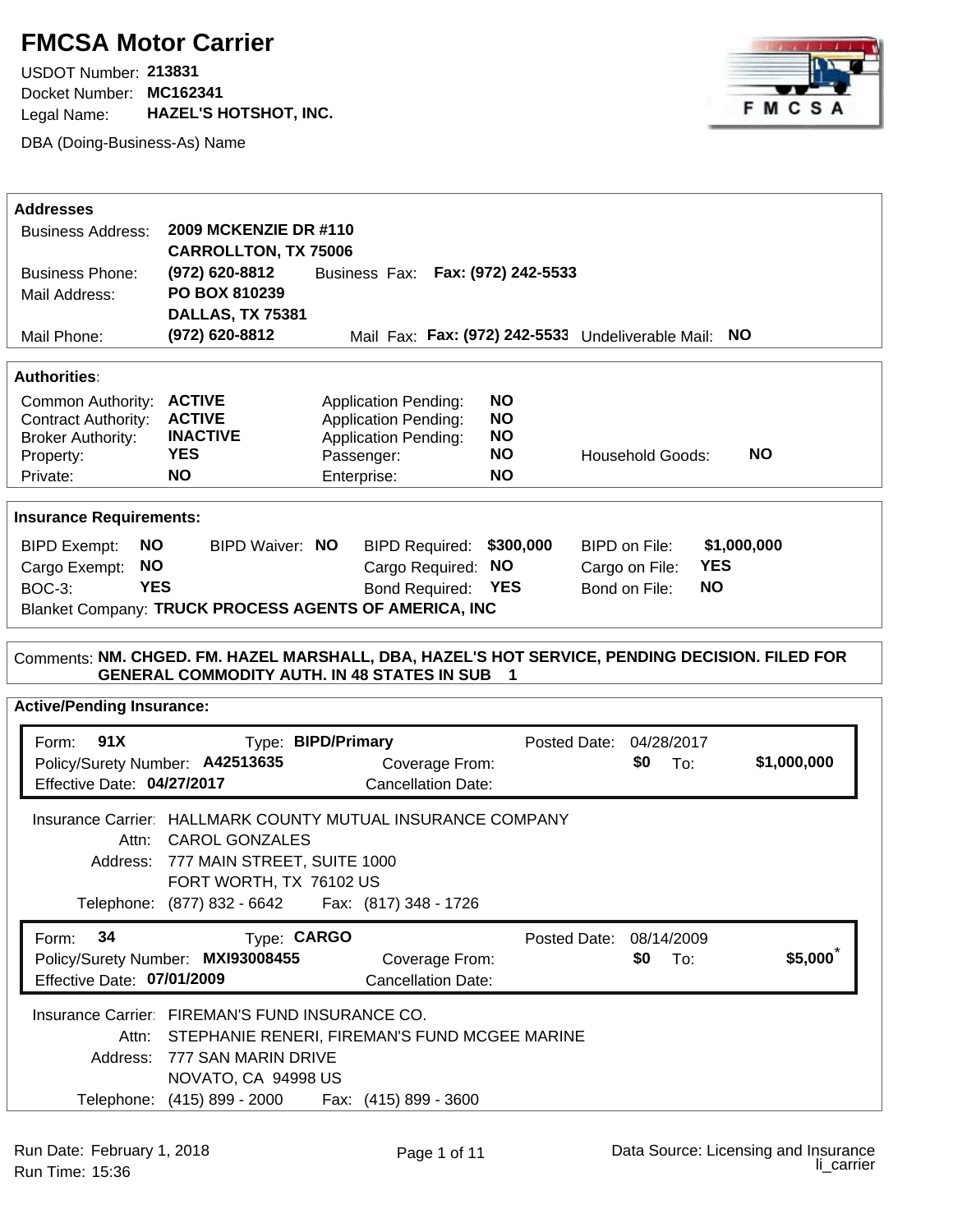**Corporations Section** P.O.Box 13697 Austin, Texas 78711-3697



Geoffrey S. Connor **Assistant Secretary of State** 

# Office of the Secretary of State

## **CERTIFICATE OF INCORPORATION** OF

#### HAZEL'S HOTSHOT, INC. Filing Number: 800020487

The undersigned, as Secretary of State of Texas, hereby certifies that Articles of Incorporation for the above named corporation have been received in this office and have been found to conform to law.

Accordingly, the undersigned, as Secretary of State, and by virtue of the authority vested in the Secretary by law, hereby issues this Certificate of Incorporation.

Issuance of this Certificate of Incorporation does not authorize the use of a name in this state in violation of the rights of another under the federal Trademark Act of 1946, the Texas trademark law, the Assumed Business or Professional Name Act, or the common law.

Dated: 10/18/2001

Effective: 10/18/2001



Geoffrey S. Connor **Assistant Secretary of State** 

PHONE(512) 463-5555 Prepared by: Rosa Ruedas

Come visit us on the internet at http://www.sos.state.tx.us/ FAX(512) 463-5709

**TTY7-1-1**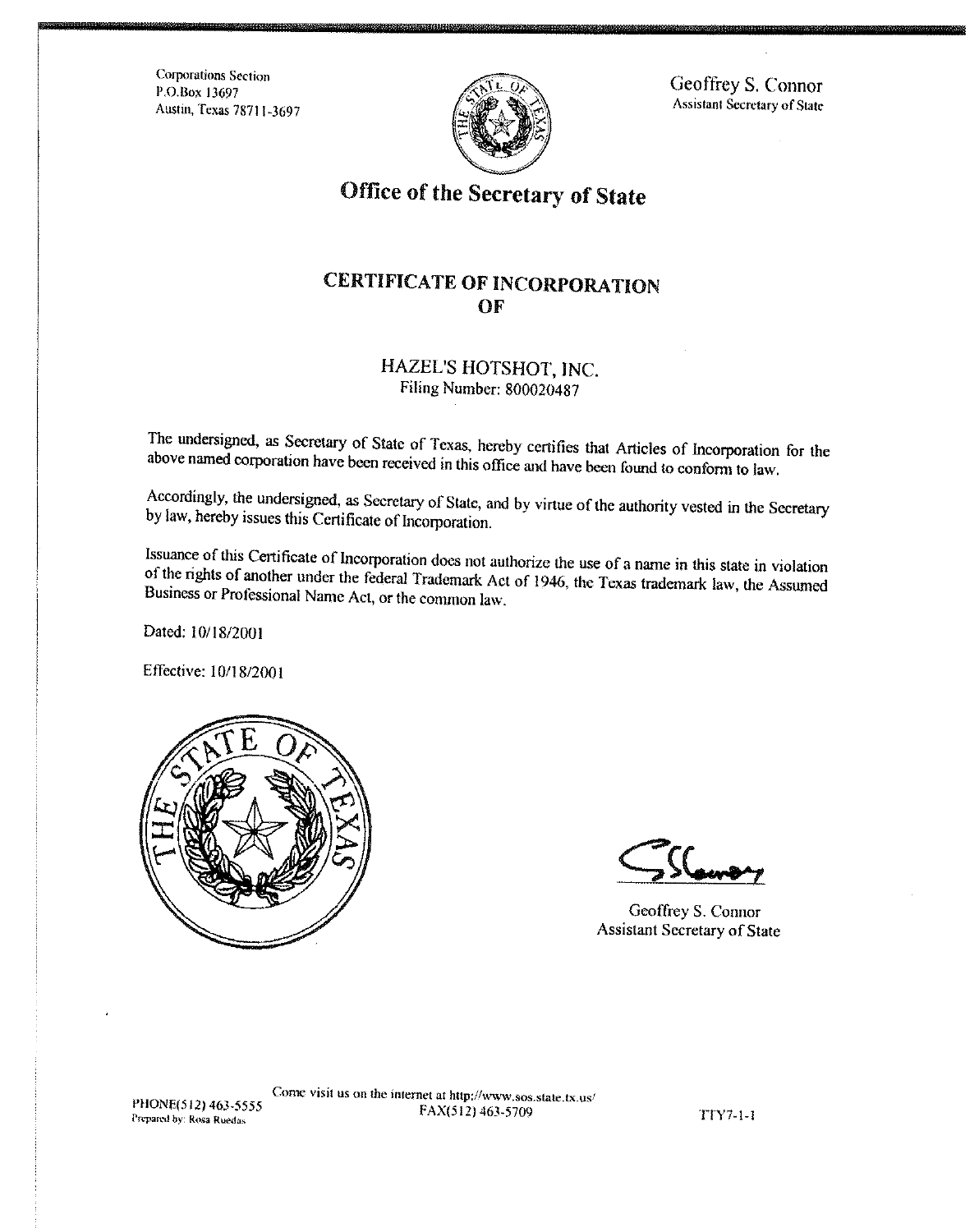122 Были 1, 17<br>|Баллан 17, 1197 -1 Deganines<br>Sersapangkapan CEN HARLLIEA, 01/17/96 1 

 $\mathbf{z}$ 

**Service** 

Cear Rolpr Carriers

 $\frac{1}{N}\sum_{\substack{\mathbf{p}\in\mathcal{M}(\mathcal{M}_1)\\ \mathbf{p}\in\mathcal{M}(\mathcal{M}_2)}}\sum_{\substack{\mathbf{p}\in\mathcal{M}_1\\ \mathbf{p}\in\mathcal{M}_2}}\sum_{\substack{\mathbf{p}\in\mathcal{M}_2\\ \mathbf{p}\in\mathcal{M}_1}}\sum_{\substack{\mathbf{p}\in\mathcal{M}_2\\ \mathbf{p}\in\mathcal{M}_1}}\sum_{\substack{\mathbf{p}\in\mathcal{M}_2\\ \mathbf{p}\in\mathcal{M}_2}}\sum_{\substack{\mathbf{p}\in\mathcal{M}_1\\$ 

 $\mathcal{L}$ 

of the faster is to notify you of your USDOT seent ficetion number and to alle 

 $\ddot{\phantom{1}}$ 

 $\cdot$ 

 $\mathbb{R}^2$ 

The following CIOS vaentification Humber is assigned to the hoter turn ar

كالمشفوع وأرامهم  $\int_{\Omega}$  $\frac{1}{25}$ , uspot 23,3833.

Form  $\tilde{f}$  deter carefore spending in intersects compared when suindriffs<br>tigs of the distribute communication (CC) at and subject is (3).)<br>the six of all determines communication (CC) at a subject is (3).)<br>tigs of an

. The receive more shan and of these letters referencing quiterers (STI)<br>agriculturations changers, it is probably because of mergers, accusivities in<br>representations chairs accorded because the not per reference in our r Number is being used.

if chis letter is received at a tocation other than your principal office<br>is quite a second or an area office) the istter should be formerated to your<br>principal diffice, if there has been a change in your motor carrier poe

Thank you for your cooperation in implementing this regulation

Sincereix.

John 7 Gremm

vonn F. Grimm<br>Director, Office of notor Carries Information nanagement

 $\bullet$ 

inclusive

 $1.74$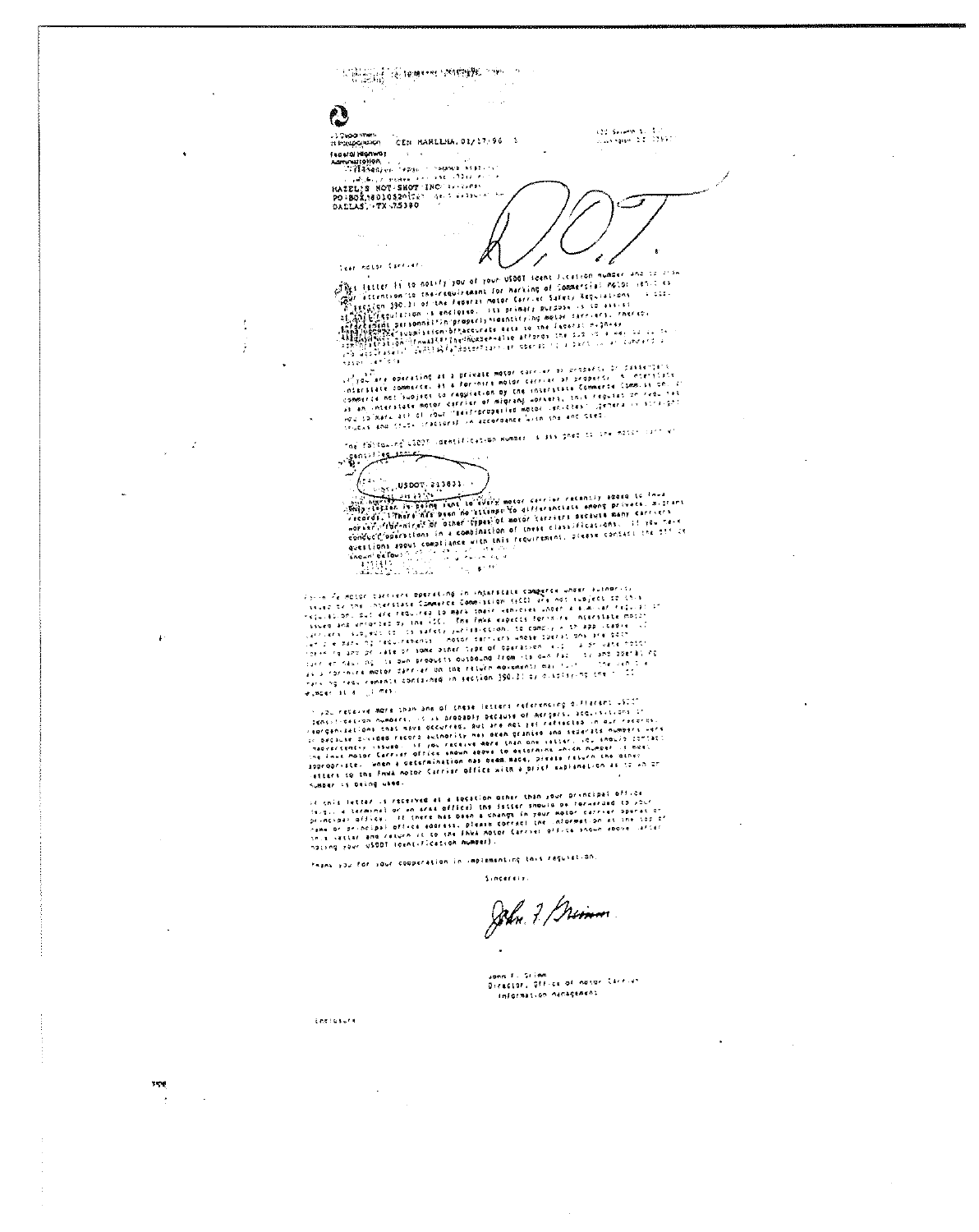**PM-26 (Rev. 10/84)**

#### **INTERSTATE COMMERCE COMMISSION**

**CERTIFICATE**

#### **No. MC 162341 (Sub 1-C)**

J **AN 1 1 1988**

SERVICE DAT

**HAZEL'S HOTSHOT, INC. DALLAS, TX**

**This Certificate is evidence of the carrier's authority to engage in transportation as a common carrier by motor vehicle.**

**This authority will be effective as long as the carrier maintains compliance with the requirements pertaining to insurance coverage for the protection of the public (49 CPR 1043** ); **the designation of agents upon whom process may be served (49 CFR 1044** ); **and tariffs or schedules** ( **49 CFR 1300 through 1310, revised**). **The carrier shall also render reasonably continuous and adequate service to the public. Failure to meet these conditions will constitute sufficient grounds for the suspension** , **change, or revocation of this authority.**

**This authority is subject to any terms** , **conditions, and** limitations as are now, or may later be, attached to this **privilege.**

**For common carriers with irregular route authority: Any irregular route authority authorized in this Certificate may not** be tacked or joined with your other irregular route authority **unless joinder is specifically authorized.**

**The transportation service to be performed is described on, the reverse side of this document.**

**By the Commission.**

**NORETA R. McGEE,** (SEAL) Secretary.

**NOTE** : **If there are any discrepancies regarding this document, please notify the Commission within 30 days.**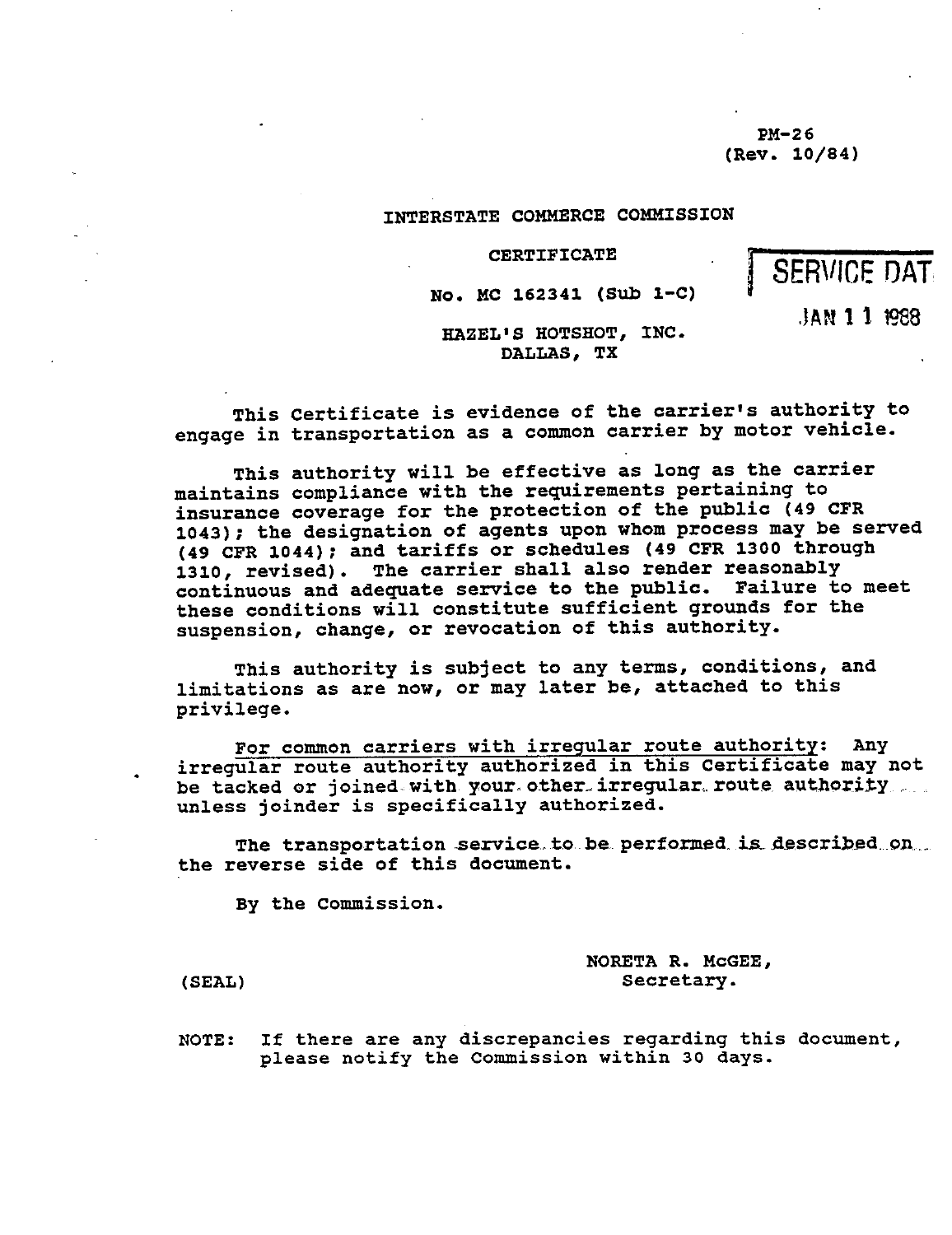### **No. MC 162341** ( **Sub 1-C)**

**Page 2**

**To operate as a common carrier, by motor vehicle** , **in interstate or foreign commerce** , **over irregular routes, transporting general commodities** ( **except classes A and B explosives and household goods** ), **between points in the U.S.** ( **except AK and HI).**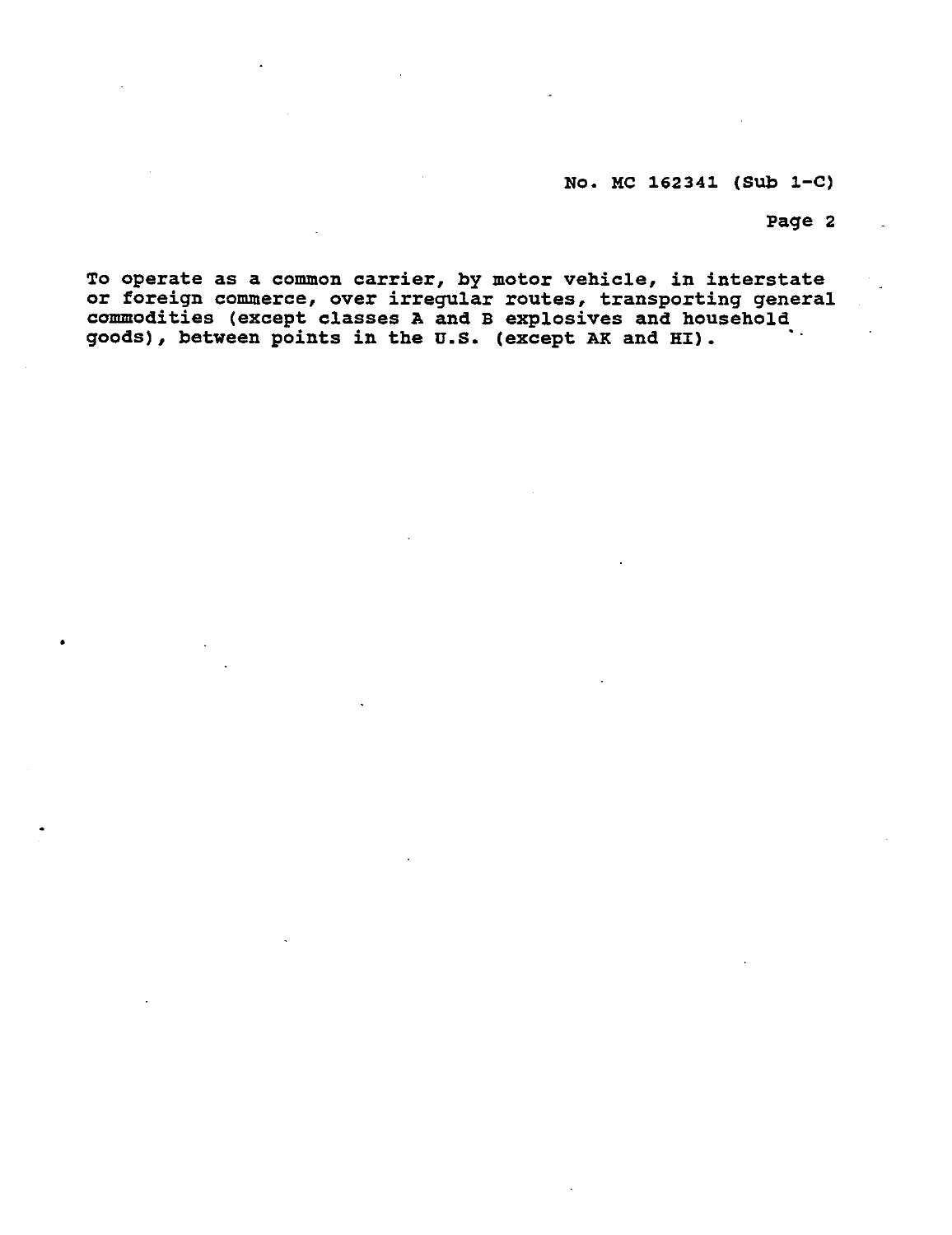**PM-31 (Rev. 10/84)**

#### **INTERSTATE COMMERCE COMMISSION**

#### **PERMIT**

**No. MC 162341** ( **Sub 1-P)**

SERVICE DA

**^.AN 11 1988**

HAZEL'S HOTSHOT, INC. **DALLAS, TX**

**This Permit is evidence of the carrier's authority to engage in transportation as a contract carrier by motor vehicle.**

**This authority will be effective as long as the carrier maintains compliance with the requirements pertaining to insurance coverage for the protection of the public (49 CPR 1043** ); **the designation of agents upon whom process may be served (49 CFR 1044** ); **the execution of contracts** ( **49 CPR 1053)\*; and for passenger carriers** , **tariffs or schedules** ( **49 CPR 1312).**

**This authority is subject to any terms** , **conditions, and** limitations as are now, or may later be, attached to this **privilege.**

**The transportation service to be performed is described on the reverse side of this document.**

**By the Commission.**

**NORETA R. McGEE,** ( **SEAL** ) **Secretary.**

**\*While the execution of contracts must be accomplished, it is unnecessary to file them with the Commmission.**

**NOTE: If there are discrepancies regarding this Permit** , **please notify the Commission within 30 days.**